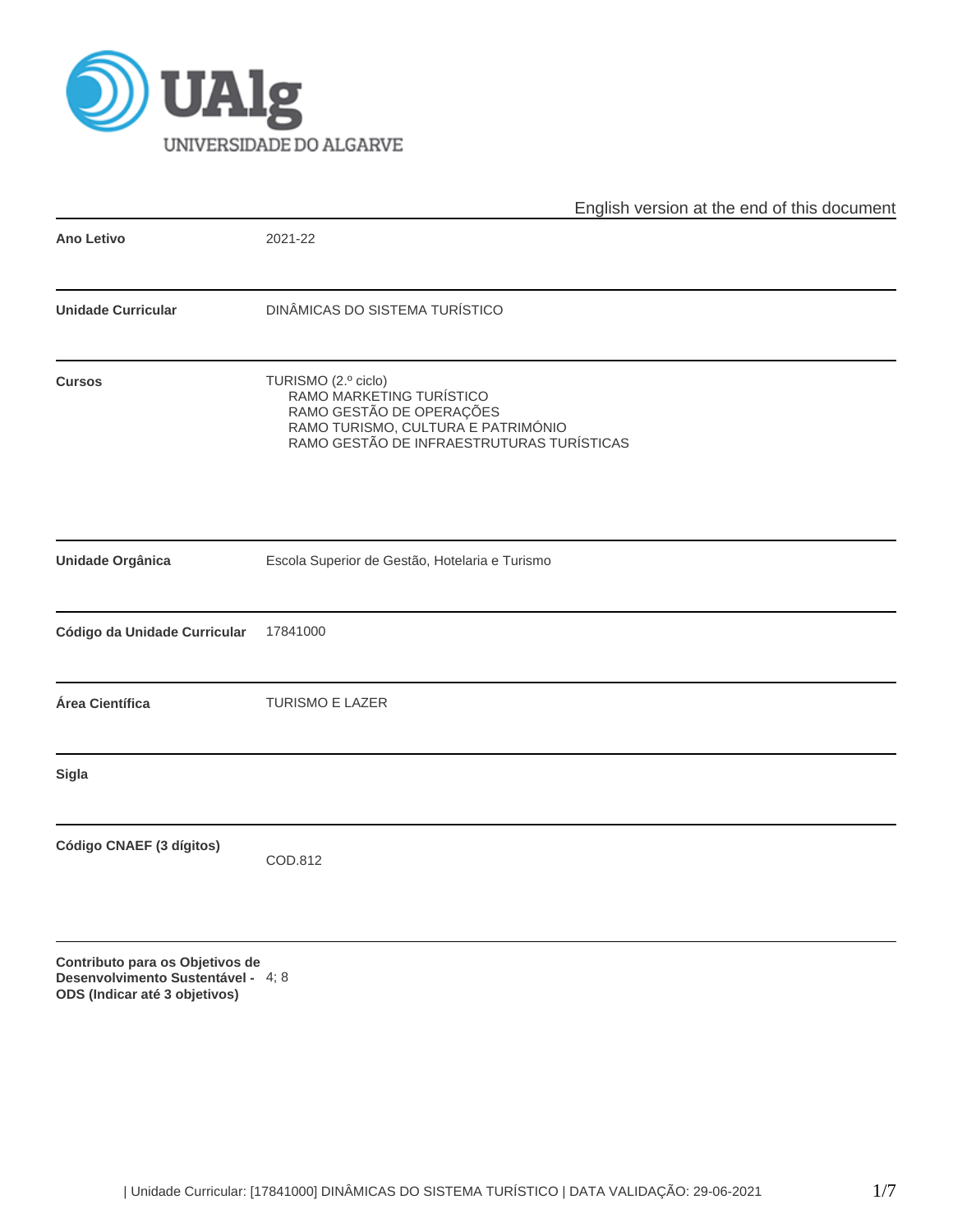

**Línguas de Aprendizagem**

Português

**Modalidade de ensino**

Presencial e à Distância

**Docente Responsável** Cláudia Margarida Brito Ribeiro de Almeida

| <b>DOCENTE</b>                             | <b>TIPO DE AULA</b> | <b>TURMAS</b>         | TOTAL HORAS DE CONTACTO (*) |
|--------------------------------------------|---------------------|-----------------------|-----------------------------|
| Cláudia Margarida Brito Ribeiro de Almeida | סד ּידר             | $TD4 \cdot \bigcap 4$ | 30TP:                       |

\* Para turmas lecionadas conjuntamente, apenas é contabilizada a carga horária de uma delas.

| <b>ANO</b> | <b>PERIODO DE FUNCIONAMENTO*</b> | <b>HORAS DE CONTACTO</b> | <b>I HORAS TOTAIS DE TRABALHO</b> | <b>ECTS</b> |
|------------|----------------------------------|--------------------------|-----------------------------------|-------------|
| -40        | S1, S2                           | 30TP: 5OT                | 140                               |             |

\* A-Anual;S-Semestral;Q-Quadrimestral;T-Trimestral

# **Precedências**

Sem precedências

# **Conhecimentos Prévios recomendados**

Algumas noções de turismo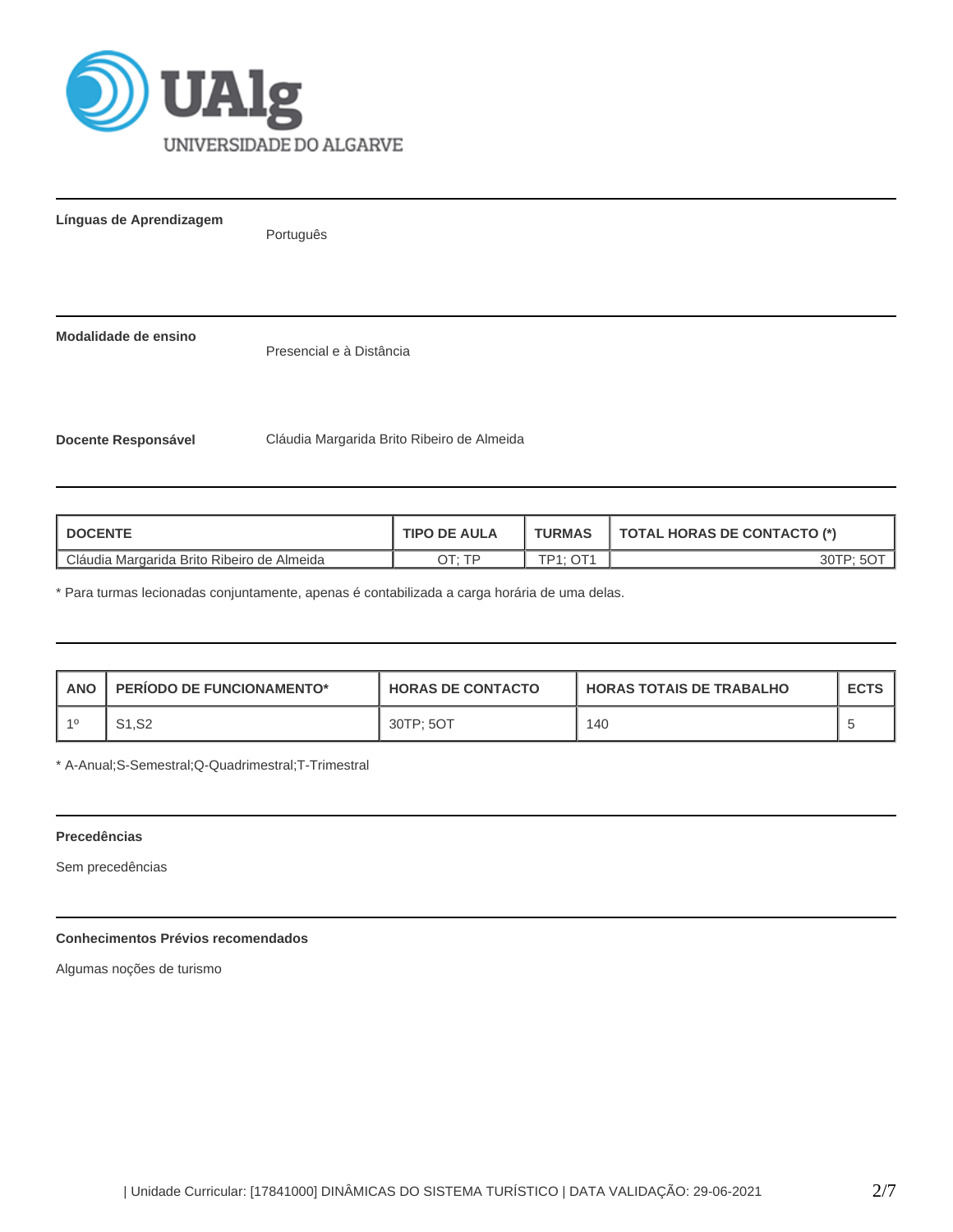

#### **Objetivos de aprendizagem (conhecimentos, aptidões e competências)**

O Turismo é um setor bastante abrangente onde interagem diversos atores de distintas realidades empresariais, conferindo-lhe deste modo um grau de complexidade muito peculiar.

A unidade curricular que se apresenta visa analisar e avaliar a dinâmica deste sector do ponto de vista sistémico e operacional, de modo a demonstrar aos estudantes as várias relações existentes entre os vários stakeholders ao longo de todo o sistema turístico e salientar a complexidade do fenómeno turístico.

Pretende-se avaliar as especificidades de cada uma das componentes do sistema turístico e apresentar algumas das ferramentas de gestão que podem ser utilizadas para a sua avaliação.

Esta unidade curricular irá utilizar estudos de caso de vários destinos turísticos nacionais e internacionais que permitam avaliar toda a dinâmica inerente neste sector.

#### **Conteúdos programáticos**

- 1. As Gerações e as Tendências do turismo;
- 2. O Sistema turístico;
- 3. Intervenientes do sistema turístico .

## **Metodologias de ensino (avaliação incluída)**

Avaliação da UC:

- Componente de Avaliação por Frequência CAF (peso 100%)
- Avaliação da CAF: trabalho de grupo (trabalho escrito 60%; apresentação oral 40%)
- O estudante tem de cumprir com o dever de assiduidade, não podendo faltar a mais do que 25% das horas de contacto previstas.
- Dispensa de exame: CAF> = 10 valores

- Na época de exame de época normal, de recurso, especial de conclusão de curso ou melhoria de classificação, o resultado do exame corresponde a 100% da nota da UC.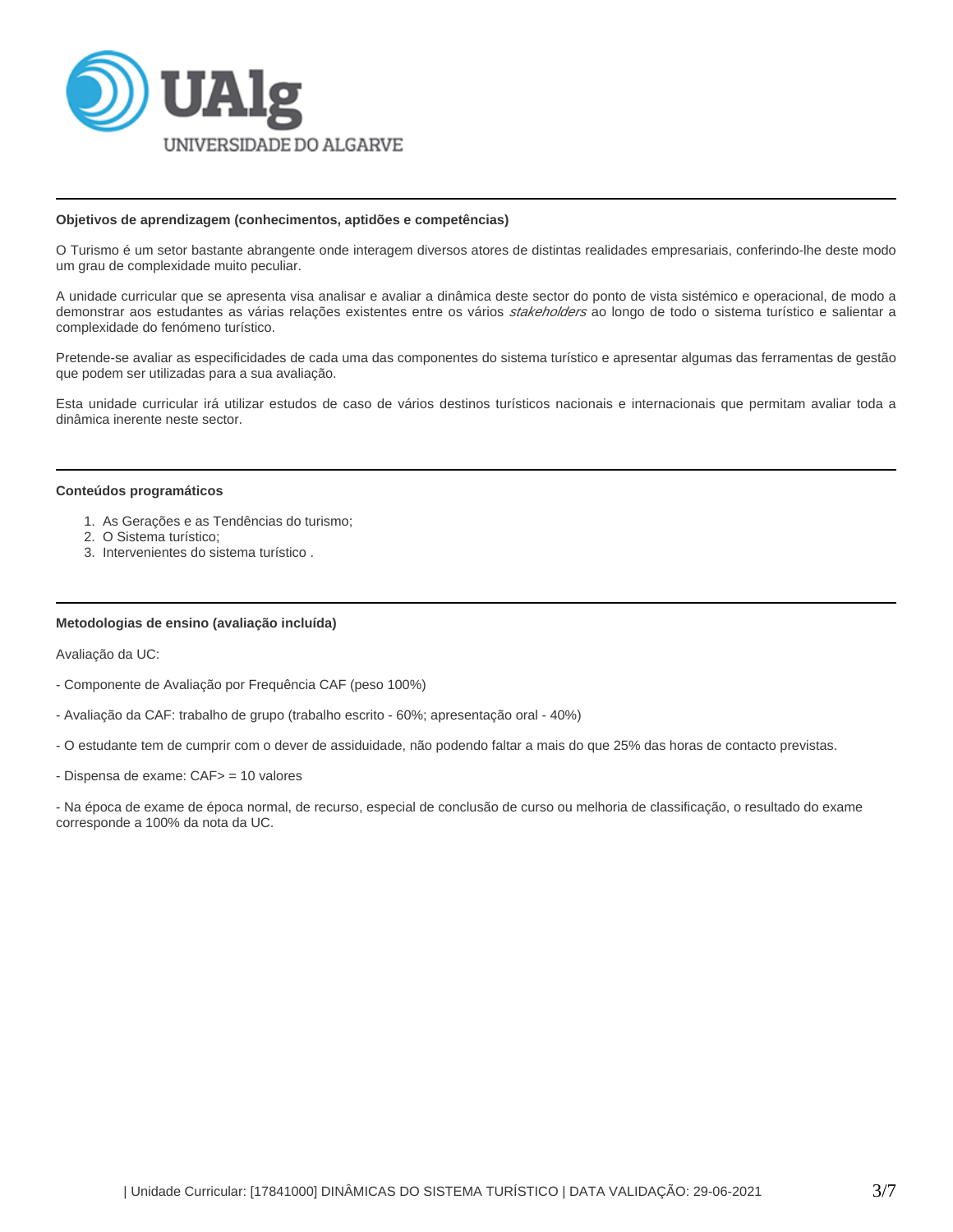

# **Bibliografia principal**

Doorly, V. (2020). Megatrends Defining the Future of Tourism. A Journey Within the Journey in 12 Universal Truths . Springer, Switzerland;

Lohmann, G. & Panosso, A. (2017). Tourism Theory. Concepts, Models and Systems. CAB International, UK;

Nhamo, G.; -Dube, K. & -Chikodzi, D. (Eds.) (2020)Counting the Cost of COVID-19 on the Global Tourism Industry. Springer, Switzerland;

Page, S. (2019). Tourism Management [6<sup>th</sup> Edition]. Routledge, NY;

Pechlaner, H.; Innerhofer, E. & Erschbamer, G. (Eds.) (2020). Overtourism. Tourism Management and Solutions. Routledge, USA;

Pforr, C.; Dowling, R. & Volgger, M. (Eds.) (2021). Consumer Tribes in Tourism. Contemporary Perspectives on Special-Interest Tourism. Springer, Singapore;

Ribeiro de Almeida, C.; Quintano, A.; Simancas, M.; Huete, R. & Breda, Z. (Eds.) (2020). Handbook of Research on the impacts, challenges and policy responses to overtourism. IGI Global, Hershey, USA;

UNWTO (2021). Annual Report 2020. World Tourism Organization, Madrid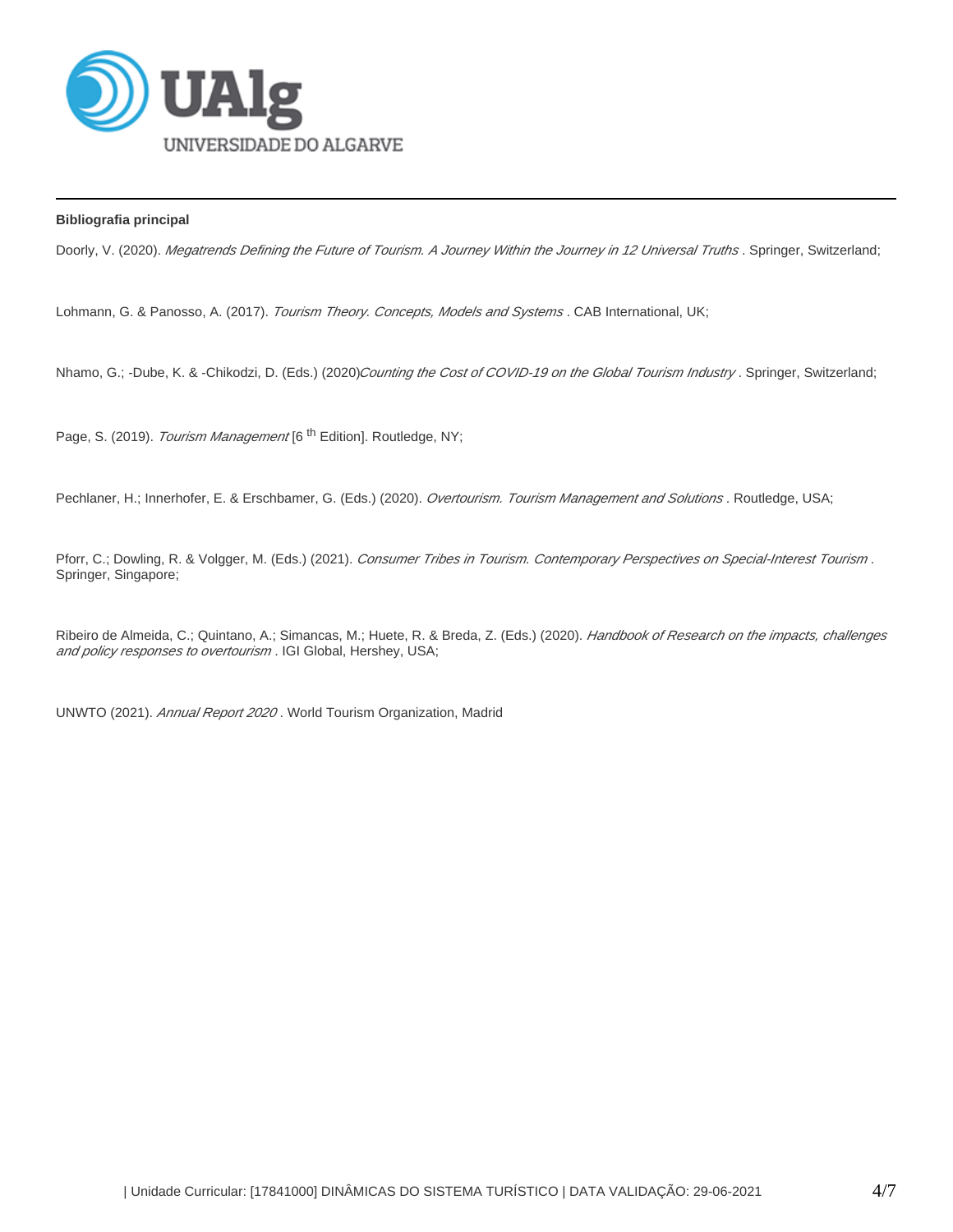

| <b>Academic Year</b>                                                                                   | 2021-22                                                                                                                                                             |
|--------------------------------------------------------------------------------------------------------|---------------------------------------------------------------------------------------------------------------------------------------------------------------------|
| <b>Course unit</b>                                                                                     | TOURISM SYSTEM DYNAMICS                                                                                                                                             |
| <b>Courses</b>                                                                                         | <b>TOURISM</b><br>BRANCH TOURISTIC MANAGEMENT<br>BRANCH OPERATIONS MANAGEMENT<br>BRANCH TOURISM, CULTURE AND HERITAGE<br>BRANCH TOURISTIC INFRASTRUCTURE MANAGEMENT |
| <b>Faculty / School</b>                                                                                | SCHOOL OF MANAGEMENT, HOSPITALITY AND TOURISM                                                                                                                       |
| <b>Main Scientific Area</b>                                                                            |                                                                                                                                                                     |
| Acronym                                                                                                |                                                                                                                                                                     |
| <b>CNAEF</b> code (3 digits)                                                                           | COD.812                                                                                                                                                             |
| <b>Contribution to Sustainable</b><br><b>Development Goals - SGD</b><br>(Designate up to 3 objectives) | 4;8                                                                                                                                                                 |
| Language of instruction                                                                                | Portuguese                                                                                                                                                          |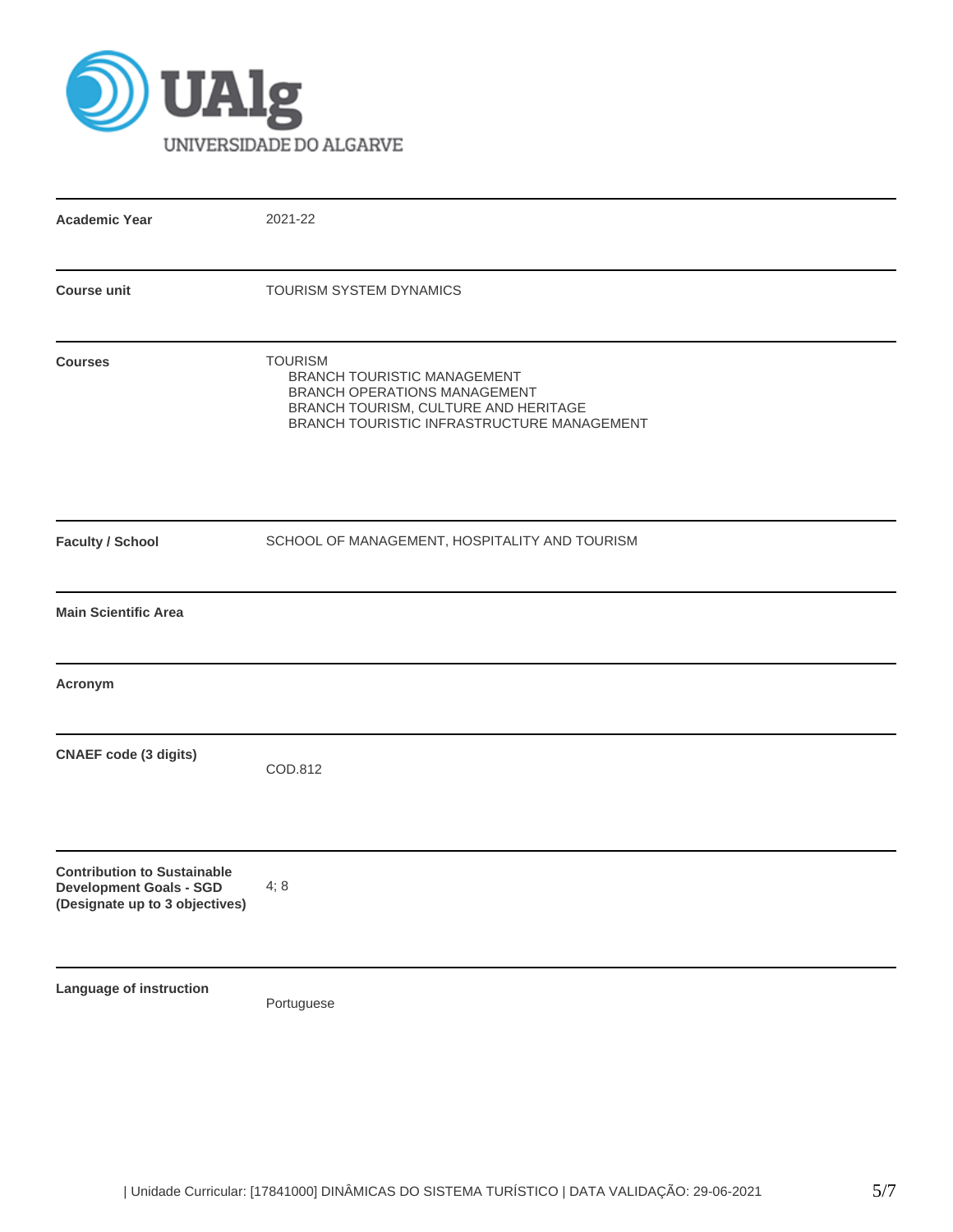

**Teaching/Learning modality**

Presential and distance learning

**Coordinating teacher** Cláudia Margarida Brito Ribeiro de Almeida

| <b>Type</b> |                    | Hours (*) |
|-------------|--------------------|-----------|
| OT: TP      | $TD4 \cdot \cap T$ | ΟU        |
|             |                    |           |

For classes taught jointly, it is only accounted the workload of one.

| Contad<br>hours |   |                        | ורז | <b>Trea</b> |    | - | ~-  |    | Гоtal |
|-----------------|---|------------------------|-----|-------------|----|---|-----|----|-------|
|                 | И | $\mathbf{u}$<br>ا د ۱۰ | ШC  | ш           | ШΟ | Ш | II٤ | IЮ | l Al  |

T - Theoretical; TP - Theoretical and practical ; PL - Practical and laboratorial; TC - Field Work; S - Seminar; E - Training; OT - Tutorial; O - Other

#### **Pre-requisites**

no pre-requisites

# **Prior knowledge and skills**

Some notions of tourism

## **The students intended learning outcomes (knowledge, skills and competences)**

Tourism is a very complex sector, with different business realities and above all with distinct processes.

In this unit students must learn the components of the tourism system, their dynamics and intervenients as well as their complex interactions.

## **Syllabus**

- 1. Generations and Trends in tourism sector;
- 2. Tourism system;
- 3. Intervenients in the tourism system